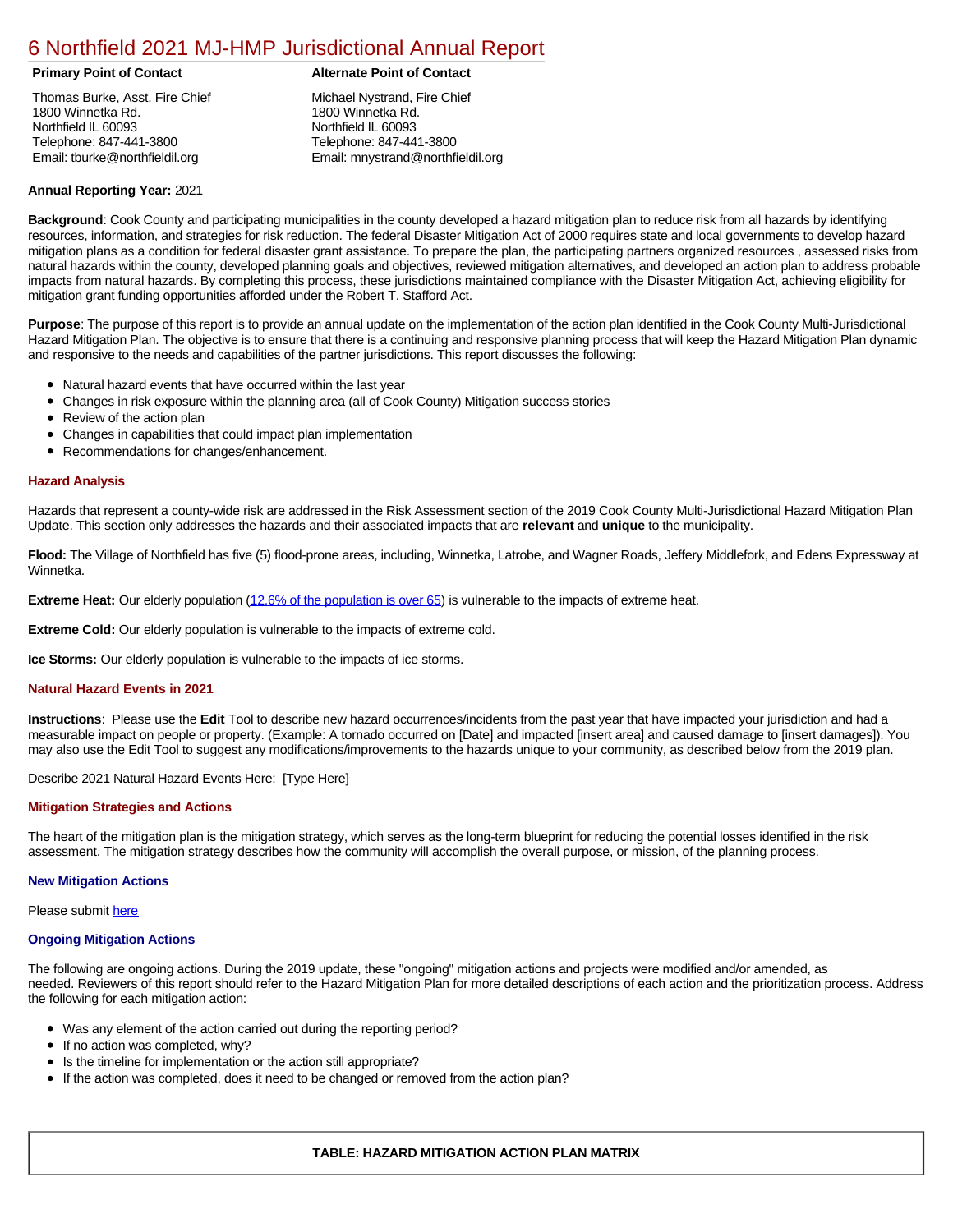| <b>Timeline/Projected</b><br><b>Hazards</b><br><b>Objectives</b><br><b>Estimated</b><br>Sources of<br>Lead<br><b>Completion Date</b><br>2019 Status<br>2021 Status<br>2020 Status<br><b>Mitigated</b><br><b>Agencies</b><br><b>Funding</b><br>Met<br>Cost<br>(a)<br><b>Status Description: c</b><br>All Hazards<br>1, 5<br>Ongoing<br>Fire Dept.<br>Low<br>General revenue<br>Short-term<br>Action N4.2-Sunset ridge-Willow/Old Willow Road Storm Sewer<br><b>Status Description: O</b><br>Grants/Bonds.<br>Flood, Severe<br>\$1.7 Million:<br>Removed<br>1, 2, 9<br><b>Public Works</b><br>Ongoing-<br>Removed<br>Weather<br>MWRD-Phase II<br>High<br><b>Action N4.3-Middle Fork Channel Improvements</b><br><b>Status Description: X No Founds</b><br>Flood, Severe<br>\$5.1 Million;<br>Grants/Bonds,<br>1, 2, 9<br><b>Public Works</b><br>Short-term<br>Ongoing<br>MWRD-Phase II<br>Weather<br>High<br><b>Action N4.4-</b> Willow-Lagoon Flood Barrier<br><b>Status Description: X No Founds</b><br>Flood, Severe<br>Grants/Bonds,<br>1, 2, 9<br><b>Public Works</b><br>\$3 Million; High<br>No Action<br>Ongoing<br>Long-term<br>Weather<br>MWRD-Phase II<br><b>Action N4.5-Winnetka-Meadowview Flood Barrier</b><br><b>Status Description: X No Founds</b><br>Flood, Severe<br>\$2.6 Million;<br>Grants/Bonds,<br>Ongoing<br>1, 2, 9<br><b>Public Works</b><br>Long-term<br>MWRD-Phase II<br>Weather<br>High<br>Action N4.6-South Central Willow Road Storm Sewer<br><b>Status Description: Completed</b><br>Flood, Severe<br>\$2.3 Million;<br>Grants/Bonds,<br>Completed<br><b>Public Works</b><br>Completed-<br>1, 2, 9<br>Completed<br>Weather<br>MWRD-Phase II<br>High<br>Action N4.7-Winnetka Road Storm Sewer<br><b>Status Description: O</b><br>Flood, Severe<br>\$2.5 Million:<br>Grants/Bonds,<br>1, 2, 9<br><b>Public Works</b><br>Ongoing<br>Long-term<br>Weather<br>High<br>MWRD-Phase II<br>Action N4.8-Sunset Ridge-Meadowbrook Storm Sewer<br><b>Status Description: O</b><br>\$1.4 Million;<br>Flood, Severe<br>Grants/Bonds,<br>1, 2, 9<br><b>Public Works</b><br>Ongoing<br>Long-term<br>MWRD-Phase II<br>Weather<br>High<br>Action N4.9—Where appropriate, support retrofitting, purchase, or relocation of structures in hazard-prone areas to prevent future structure damage.<br>Long-term<br>FEMA Hazard<br>All<br>(depending on<br>Ongoing<br>7, 13<br>Village<br>High<br><b>Mitigation Grants</b><br>funding)<br>Action N4.10-Continue to support the countywide actions identified in this plan.<br>Short- and long-<br>All<br>All<br><b>General Fund</b><br>Ongoing<br>Village<br>Low<br>term Action<br>DHSEM,<br>3, 4, 6<br><b>General Fund</b><br>Ongoing<br>ΑIΙ<br>Low<br>Short-term<br>Village<br>Action N4.12-Consider participation in incentive-based programs such as the Community Rating System, Tree City, and StormReady<br><b>Status Description: O</b><br>3, 4, 5, 6, 7, 9,<br>All<br>Village<br><b>General Fund</b><br>Ongoing<br>Low<br>Long-term | <b>Completion status legend:</b><br>$O =$ Action Ongoing toward Completion<br>$N = New$<br>$R =$ Want Removed from Annex<br>$C = Project Completed$<br>$X = No$ Action Taken |  |  |  |            |  |  |  |  |  |  |
|-----------------------------------------------------------------------------------------------------------------------------------------------------------------------------------------------------------------------------------------------------------------------------------------------------------------------------------------------------------------------------------------------------------------------------------------------------------------------------------------------------------------------------------------------------------------------------------------------------------------------------------------------------------------------------------------------------------------------------------------------------------------------------------------------------------------------------------------------------------------------------------------------------------------------------------------------------------------------------------------------------------------------------------------------------------------------------------------------------------------------------------------------------------------------------------------------------------------------------------------------------------------------------------------------------------------------------------------------------------------------------------------------------------------------------------------------------------------------------------------------------------------------------------------------------------------------------------------------------------------------------------------------------------------------------------------------------------------------------------------------------------------------------------------------------------------------------------------------------------------------------------------------------------------------------------------------------------------------------------------------------------------------------------------------------------------------------------------------------------------------------------------------------------------------------------------------------------------------------------------------------------------------------------------------------------------------------------------------------------------------------------------------------------------------------------------------------------------------------------------------------------------------------------------------------------------------------------------------------------------------------------------------------------------------------------------------------------------------------------------------------------------------------------------------------------------------------------------------------------------------------------------------------------------------------------------------------------------------------------------------------|------------------------------------------------------------------------------------------------------------------------------------------------------------------------------|--|--|--|------------|--|--|--|--|--|--|
|                                                                                                                                                                                                                                                                                                                                                                                                                                                                                                                                                                                                                                                                                                                                                                                                                                                                                                                                                                                                                                                                                                                                                                                                                                                                                                                                                                                                                                                                                                                                                                                                                                                                                                                                                                                                                                                                                                                                                                                                                                                                                                                                                                                                                                                                                                                                                                                                                                                                                                                                                                                                                                                                                                                                                                                                                                                                                                                                                                                                     |                                                                                                                                                                              |  |  |  |            |  |  |  |  |  |  |
|                                                                                                                                                                                                                                                                                                                                                                                                                                                                                                                                                                                                                                                                                                                                                                                                                                                                                                                                                                                                                                                                                                                                                                                                                                                                                                                                                                                                                                                                                                                                                                                                                                                                                                                                                                                                                                                                                                                                                                                                                                                                                                                                                                                                                                                                                                                                                                                                                                                                                                                                                                                                                                                                                                                                                                                                                                                                                                                                                                                                     | Action N4.1-Test emergency notification system. Smart 911                                                                                                                    |  |  |  |            |  |  |  |  |  |  |
|                                                                                                                                                                                                                                                                                                                                                                                                                                                                                                                                                                                                                                                                                                                                                                                                                                                                                                                                                                                                                                                                                                                                                                                                                                                                                                                                                                                                                                                                                                                                                                                                                                                                                                                                                                                                                                                                                                                                                                                                                                                                                                                                                                                                                                                                                                                                                                                                                                                                                                                                                                                                                                                                                                                                                                                                                                                                                                                                                                                                     |                                                                                                                                                                              |  |  |  |            |  |  |  |  |  |  |
|                                                                                                                                                                                                                                                                                                                                                                                                                                                                                                                                                                                                                                                                                                                                                                                                                                                                                                                                                                                                                                                                                                                                                                                                                                                                                                                                                                                                                                                                                                                                                                                                                                                                                                                                                                                                                                                                                                                                                                                                                                                                                                                                                                                                                                                                                                                                                                                                                                                                                                                                                                                                                                                                                                                                                                                                                                                                                                                                                                                                     | Completed                                                                                                                                                                    |  |  |  |            |  |  |  |  |  |  |
|                                                                                                                                                                                                                                                                                                                                                                                                                                                                                                                                                                                                                                                                                                                                                                                                                                                                                                                                                                                                                                                                                                                                                                                                                                                                                                                                                                                                                                                                                                                                                                                                                                                                                                                                                                                                                                                                                                                                                                                                                                                                                                                                                                                                                                                                                                                                                                                                                                                                                                                                                                                                                                                                                                                                                                                                                                                                                                                                                                                                     |                                                                                                                                                                              |  |  |  |            |  |  |  |  |  |  |
|                                                                                                                                                                                                                                                                                                                                                                                                                                                                                                                                                                                                                                                                                                                                                                                                                                                                                                                                                                                                                                                                                                                                                                                                                                                                                                                                                                                                                                                                                                                                                                                                                                                                                                                                                                                                                                                                                                                                                                                                                                                                                                                                                                                                                                                                                                                                                                                                                                                                                                                                                                                                                                                                                                                                                                                                                                                                                                                                                                                                     |                                                                                                                                                                              |  |  |  |            |  |  |  |  |  |  |
|                                                                                                                                                                                                                                                                                                                                                                                                                                                                                                                                                                                                                                                                                                                                                                                                                                                                                                                                                                                                                                                                                                                                                                                                                                                                                                                                                                                                                                                                                                                                                                                                                                                                                                                                                                                                                                                                                                                                                                                                                                                                                                                                                                                                                                                                                                                                                                                                                                                                                                                                                                                                                                                                                                                                                                                                                                                                                                                                                                                                     |                                                                                                                                                                              |  |  |  |            |  |  |  |  |  |  |
|                                                                                                                                                                                                                                                                                                                                                                                                                                                                                                                                                                                                                                                                                                                                                                                                                                                                                                                                                                                                                                                                                                                                                                                                                                                                                                                                                                                                                                                                                                                                                                                                                                                                                                                                                                                                                                                                                                                                                                                                                                                                                                                                                                                                                                                                                                                                                                                                                                                                                                                                                                                                                                                                                                                                                                                                                                                                                                                                                                                                     |                                                                                                                                                                              |  |  |  |            |  |  |  |  |  |  |
|                                                                                                                                                                                                                                                                                                                                                                                                                                                                                                                                                                                                                                                                                                                                                                                                                                                                                                                                                                                                                                                                                                                                                                                                                                                                                                                                                                                                                                                                                                                                                                                                                                                                                                                                                                                                                                                                                                                                                                                                                                                                                                                                                                                                                                                                                                                                                                                                                                                                                                                                                                                                                                                                                                                                                                                                                                                                                                                                                                                                     |                                                                                                                                                                              |  |  |  |            |  |  |  |  |  |  |
|                                                                                                                                                                                                                                                                                                                                                                                                                                                                                                                                                                                                                                                                                                                                                                                                                                                                                                                                                                                                                                                                                                                                                                                                                                                                                                                                                                                                                                                                                                                                                                                                                                                                                                                                                                                                                                                                                                                                                                                                                                                                                                                                                                                                                                                                                                                                                                                                                                                                                                                                                                                                                                                                                                                                                                                                                                                                                                                                                                                                     | No Action                                                                                                                                                                    |  |  |  |            |  |  |  |  |  |  |
|                                                                                                                                                                                                                                                                                                                                                                                                                                                                                                                                                                                                                                                                                                                                                                                                                                                                                                                                                                                                                                                                                                                                                                                                                                                                                                                                                                                                                                                                                                                                                                                                                                                                                                                                                                                                                                                                                                                                                                                                                                                                                                                                                                                                                                                                                                                                                                                                                                                                                                                                                                                                                                                                                                                                                                                                                                                                                                                                                                                                     |                                                                                                                                                                              |  |  |  |            |  |  |  |  |  |  |
|                                                                                                                                                                                                                                                                                                                                                                                                                                                                                                                                                                                                                                                                                                                                                                                                                                                                                                                                                                                                                                                                                                                                                                                                                                                                                                                                                                                                                                                                                                                                                                                                                                                                                                                                                                                                                                                                                                                                                                                                                                                                                                                                                                                                                                                                                                                                                                                                                                                                                                                                                                                                                                                                                                                                                                                                                                                                                                                                                                                                     |                                                                                                                                                                              |  |  |  |            |  |  |  |  |  |  |
|                                                                                                                                                                                                                                                                                                                                                                                                                                                                                                                                                                                                                                                                                                                                                                                                                                                                                                                                                                                                                                                                                                                                                                                                                                                                                                                                                                                                                                                                                                                                                                                                                                                                                                                                                                                                                                                                                                                                                                                                                                                                                                                                                                                                                                                                                                                                                                                                                                                                                                                                                                                                                                                                                                                                                                                                                                                                                                                                                                                                     |                                                                                                                                                                              |  |  |  |            |  |  |  |  |  |  |
|                                                                                                                                                                                                                                                                                                                                                                                                                                                                                                                                                                                                                                                                                                                                                                                                                                                                                                                                                                                                                                                                                                                                                                                                                                                                                                                                                                                                                                                                                                                                                                                                                                                                                                                                                                                                                                                                                                                                                                                                                                                                                                                                                                                                                                                                                                                                                                                                                                                                                                                                                                                                                                                                                                                                                                                                                                                                                                                                                                                                     |                                                                                                                                                                              |  |  |  |            |  |  |  |  |  |  |
|                                                                                                                                                                                                                                                                                                                                                                                                                                                                                                                                                                                                                                                                                                                                                                                                                                                                                                                                                                                                                                                                                                                                                                                                                                                                                                                                                                                                                                                                                                                                                                                                                                                                                                                                                                                                                                                                                                                                                                                                                                                                                                                                                                                                                                                                                                                                                                                                                                                                                                                                                                                                                                                                                                                                                                                                                                                                                                                                                                                                     |                                                                                                                                                                              |  |  |  |            |  |  |  |  |  |  |
|                                                                                                                                                                                                                                                                                                                                                                                                                                                                                                                                                                                                                                                                                                                                                                                                                                                                                                                                                                                                                                                                                                                                                                                                                                                                                                                                                                                                                                                                                                                                                                                                                                                                                                                                                                                                                                                                                                                                                                                                                                                                                                                                                                                                                                                                                                                                                                                                                                                                                                                                                                                                                                                                                                                                                                                                                                                                                                                                                                                                     | No Action                                                                                                                                                                    |  |  |  |            |  |  |  |  |  |  |
|                                                                                                                                                                                                                                                                                                                                                                                                                                                                                                                                                                                                                                                                                                                                                                                                                                                                                                                                                                                                                                                                                                                                                                                                                                                                                                                                                                                                                                                                                                                                                                                                                                                                                                                                                                                                                                                                                                                                                                                                                                                                                                                                                                                                                                                                                                                                                                                                                                                                                                                                                                                                                                                                                                                                                                                                                                                                                                                                                                                                     |                                                                                                                                                                              |  |  |  |            |  |  |  |  |  |  |
|                                                                                                                                                                                                                                                                                                                                                                                                                                                                                                                                                                                                                                                                                                                                                                                                                                                                                                                                                                                                                                                                                                                                                                                                                                                                                                                                                                                                                                                                                                                                                                                                                                                                                                                                                                                                                                                                                                                                                                                                                                                                                                                                                                                                                                                                                                                                                                                                                                                                                                                                                                                                                                                                                                                                                                                                                                                                                                                                                                                                     |                                                                                                                                                                              |  |  |  |            |  |  |  |  |  |  |
|                                                                                                                                                                                                                                                                                                                                                                                                                                                                                                                                                                                                                                                                                                                                                                                                                                                                                                                                                                                                                                                                                                                                                                                                                                                                                                                                                                                                                                                                                                                                                                                                                                                                                                                                                                                                                                                                                                                                                                                                                                                                                                                                                                                                                                                                                                                                                                                                                                                                                                                                                                                                                                                                                                                                                                                                                                                                                                                                                                                                     |                                                                                                                                                                              |  |  |  |            |  |  |  |  |  |  |
|                                                                                                                                                                                                                                                                                                                                                                                                                                                                                                                                                                                                                                                                                                                                                                                                                                                                                                                                                                                                                                                                                                                                                                                                                                                                                                                                                                                                                                                                                                                                                                                                                                                                                                                                                                                                                                                                                                                                                                                                                                                                                                                                                                                                                                                                                                                                                                                                                                                                                                                                                                                                                                                                                                                                                                                                                                                                                                                                                                                                     |                                                                                                                                                                              |  |  |  |            |  |  |  |  |  |  |
|                                                                                                                                                                                                                                                                                                                                                                                                                                                                                                                                                                                                                                                                                                                                                                                                                                                                                                                                                                                                                                                                                                                                                                                                                                                                                                                                                                                                                                                                                                                                                                                                                                                                                                                                                                                                                                                                                                                                                                                                                                                                                                                                                                                                                                                                                                                                                                                                                                                                                                                                                                                                                                                                                                                                                                                                                                                                                                                                                                                                     |                                                                                                                                                                              |  |  |  |            |  |  |  |  |  |  |
|                                                                                                                                                                                                                                                                                                                                                                                                                                                                                                                                                                                                                                                                                                                                                                                                                                                                                                                                                                                                                                                                                                                                                                                                                                                                                                                                                                                                                                                                                                                                                                                                                                                                                                                                                                                                                                                                                                                                                                                                                                                                                                                                                                                                                                                                                                                                                                                                                                                                                                                                                                                                                                                                                                                                                                                                                                                                                                                                                                                                     | Ongoing                                                                                                                                                                      |  |  |  |            |  |  |  |  |  |  |
|                                                                                                                                                                                                                                                                                                                                                                                                                                                                                                                                                                                                                                                                                                                                                                                                                                                                                                                                                                                                                                                                                                                                                                                                                                                                                                                                                                                                                                                                                                                                                                                                                                                                                                                                                                                                                                                                                                                                                                                                                                                                                                                                                                                                                                                                                                                                                                                                                                                                                                                                                                                                                                                                                                                                                                                                                                                                                                                                                                                                     |                                                                                                                                                                              |  |  |  |            |  |  |  |  |  |  |
|                                                                                                                                                                                                                                                                                                                                                                                                                                                                                                                                                                                                                                                                                                                                                                                                                                                                                                                                                                                                                                                                                                                                                                                                                                                                                                                                                                                                                                                                                                                                                                                                                                                                                                                                                                                                                                                                                                                                                                                                                                                                                                                                                                                                                                                                                                                                                                                                                                                                                                                                                                                                                                                                                                                                                                                                                                                                                                                                                                                                     |                                                                                                                                                                              |  |  |  |            |  |  |  |  |  |  |
|                                                                                                                                                                                                                                                                                                                                                                                                                                                                                                                                                                                                                                                                                                                                                                                                                                                                                                                                                                                                                                                                                                                                                                                                                                                                                                                                                                                                                                                                                                                                                                                                                                                                                                                                                                                                                                                                                                                                                                                                                                                                                                                                                                                                                                                                                                                                                                                                                                                                                                                                                                                                                                                                                                                                                                                                                                                                                                                                                                                                     | Ongoing                                                                                                                                                                      |  |  |  |            |  |  |  |  |  |  |
|                                                                                                                                                                                                                                                                                                                                                                                                                                                                                                                                                                                                                                                                                                                                                                                                                                                                                                                                                                                                                                                                                                                                                                                                                                                                                                                                                                                                                                                                                                                                                                                                                                                                                                                                                                                                                                                                                                                                                                                                                                                                                                                                                                                                                                                                                                                                                                                                                                                                                                                                                                                                                                                                                                                                                                                                                                                                                                                                                                                                     |                                                                                                                                                                              |  |  |  |            |  |  |  |  |  |  |
|                                                                                                                                                                                                                                                                                                                                                                                                                                                                                                                                                                                                                                                                                                                                                                                                                                                                                                                                                                                                                                                                                                                                                                                                                                                                                                                                                                                                                                                                                                                                                                                                                                                                                                                                                                                                                                                                                                                                                                                                                                                                                                                                                                                                                                                                                                                                                                                                                                                                                                                                                                                                                                                                                                                                                                                                                                                                                                                                                                                                     | <b>Status Description: O</b>                                                                                                                                                 |  |  |  |            |  |  |  |  |  |  |
|                                                                                                                                                                                                                                                                                                                                                                                                                                                                                                                                                                                                                                                                                                                                                                                                                                                                                                                                                                                                                                                                                                                                                                                                                                                                                                                                                                                                                                                                                                                                                                                                                                                                                                                                                                                                                                                                                                                                                                                                                                                                                                                                                                                                                                                                                                                                                                                                                                                                                                                                                                                                                                                                                                                                                                                                                                                                                                                                                                                                     | Ongoing                                                                                                                                                                      |  |  |  |            |  |  |  |  |  |  |
|                                                                                                                                                                                                                                                                                                                                                                                                                                                                                                                                                                                                                                                                                                                                                                                                                                                                                                                                                                                                                                                                                                                                                                                                                                                                                                                                                                                                                                                                                                                                                                                                                                                                                                                                                                                                                                                                                                                                                                                                                                                                                                                                                                                                                                                                                                                                                                                                                                                                                                                                                                                                                                                                                                                                                                                                                                                                                                                                                                                                     |                                                                                                                                                                              |  |  |  |            |  |  |  |  |  |  |
|                                                                                                                                                                                                                                                                                                                                                                                                                                                                                                                                                                                                                                                                                                                                                                                                                                                                                                                                                                                                                                                                                                                                                                                                                                                                                                                                                                                                                                                                                                                                                                                                                                                                                                                                                                                                                                                                                                                                                                                                                                                                                                                                                                                                                                                                                                                                                                                                                                                                                                                                                                                                                                                                                                                                                                                                                                                                                                                                                                                                     | <b>Status Description: O</b>                                                                                                                                                 |  |  |  |            |  |  |  |  |  |  |
|                                                                                                                                                                                                                                                                                                                                                                                                                                                                                                                                                                                                                                                                                                                                                                                                                                                                                                                                                                                                                                                                                                                                                                                                                                                                                                                                                                                                                                                                                                                                                                                                                                                                                                                                                                                                                                                                                                                                                                                                                                                                                                                                                                                                                                                                                                                                                                                                                                                                                                                                                                                                                                                                                                                                                                                                                                                                                                                                                                                                     | Ongoing                                                                                                                                                                      |  |  |  |            |  |  |  |  |  |  |
|                                                                                                                                                                                                                                                                                                                                                                                                                                                                                                                                                                                                                                                                                                                                                                                                                                                                                                                                                                                                                                                                                                                                                                                                                                                                                                                                                                                                                                                                                                                                                                                                                                                                                                                                                                                                                                                                                                                                                                                                                                                                                                                                                                                                                                                                                                                                                                                                                                                                                                                                                                                                                                                                                                                                                                                                                                                                                                                                                                                                     | Action N4.11—Actively participate in the plan maintenance strategy identified in this plan.                                                                                  |  |  |  |            |  |  |  |  |  |  |
|                                                                                                                                                                                                                                                                                                                                                                                                                                                                                                                                                                                                                                                                                                                                                                                                                                                                                                                                                                                                                                                                                                                                                                                                                                                                                                                                                                                                                                                                                                                                                                                                                                                                                                                                                                                                                                                                                                                                                                                                                                                                                                                                                                                                                                                                                                                                                                                                                                                                                                                                                                                                                                                                                                                                                                                                                                                                                                                                                                                                     | <b>Status Description: O</b>                                                                                                                                                 |  |  |  |            |  |  |  |  |  |  |
|                                                                                                                                                                                                                                                                                                                                                                                                                                                                                                                                                                                                                                                                                                                                                                                                                                                                                                                                                                                                                                                                                                                                                                                                                                                                                                                                                                                                                                                                                                                                                                                                                                                                                                                                                                                                                                                                                                                                                                                                                                                                                                                                                                                                                                                                                                                                                                                                                                                                                                                                                                                                                                                                                                                                                                                                                                                                                                                                                                                                     | Ongoing                                                                                                                                                                      |  |  |  |            |  |  |  |  |  |  |
|                                                                                                                                                                                                                                                                                                                                                                                                                                                                                                                                                                                                                                                                                                                                                                                                                                                                                                                                                                                                                                                                                                                                                                                                                                                                                                                                                                                                                                                                                                                                                                                                                                                                                                                                                                                                                                                                                                                                                                                                                                                                                                                                                                                                                                                                                                                                                                                                                                                                                                                                                                                                                                                                                                                                                                                                                                                                                                                                                                                                     |                                                                                                                                                                              |  |  |  |            |  |  |  |  |  |  |
|                                                                                                                                                                                                                                                                                                                                                                                                                                                                                                                                                                                                                                                                                                                                                                                                                                                                                                                                                                                                                                                                                                                                                                                                                                                                                                                                                                                                                                                                                                                                                                                                                                                                                                                                                                                                                                                                                                                                                                                                                                                                                                                                                                                                                                                                                                                                                                                                                                                                                                                                                                                                                                                                                                                                                                                                                                                                                                                                                                                                     |                                                                                                                                                                              |  |  |  |            |  |  |  |  |  |  |
|                                                                                                                                                                                                                                                                                                                                                                                                                                                                                                                                                                                                                                                                                                                                                                                                                                                                                                                                                                                                                                                                                                                                                                                                                                                                                                                                                                                                                                                                                                                                                                                                                                                                                                                                                                                                                                                                                                                                                                                                                                                                                                                                                                                                                                                                                                                                                                                                                                                                                                                                                                                                                                                                                                                                                                                                                                                                                                                                                                                                     | Ongoing                                                                                                                                                                      |  |  |  | 10, 11, 13 |  |  |  |  |  |  |